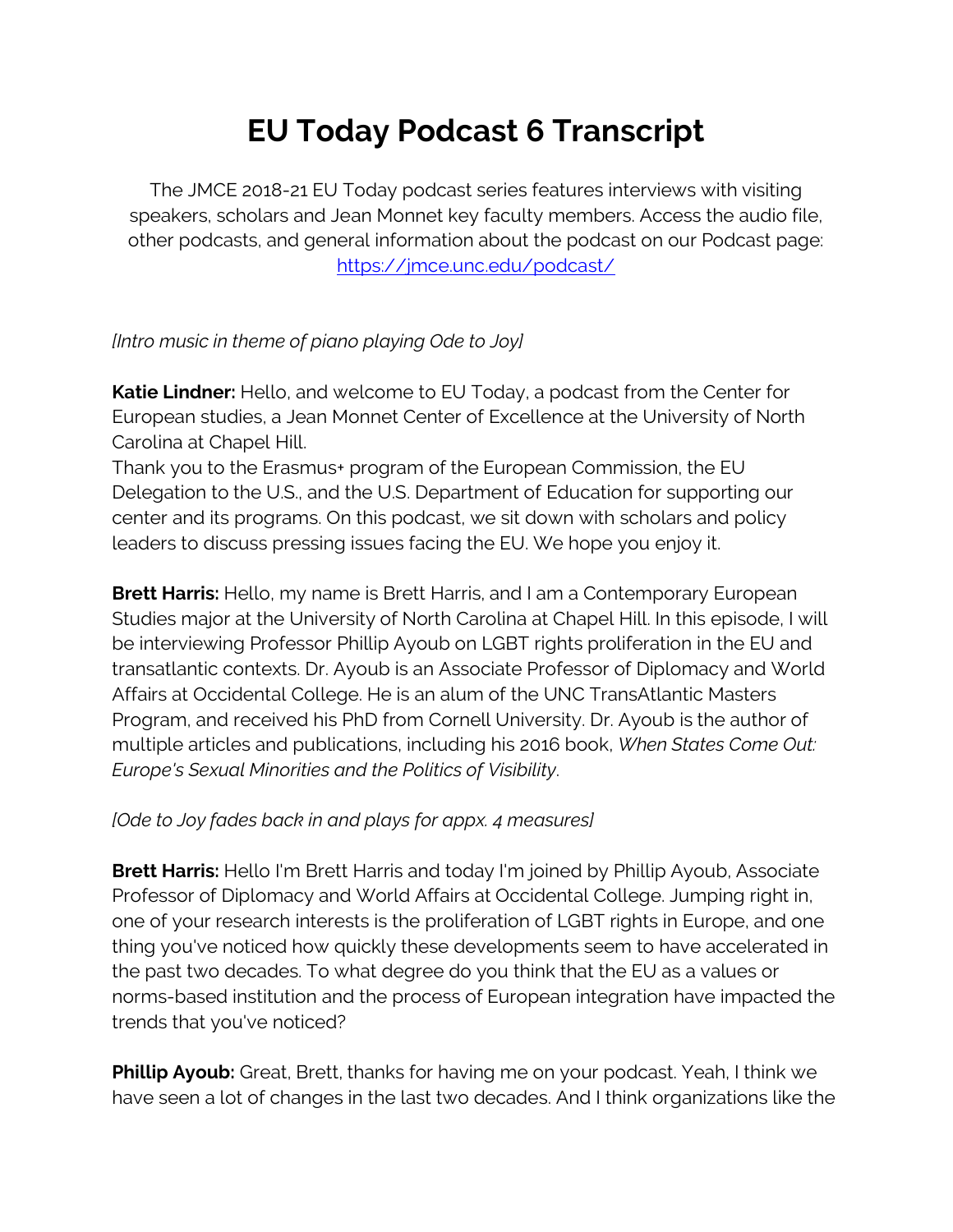EU are very important for that. A lot of the earlier states that moved on LGBT rights, like Sweden or others, there were these characteristics — states that had, relatively high rates of secularism, were quite strong democracies, had relatively high wealth and those factors indicated what states we expected to move on LGBT rights. But then we saw other European states like Ireland or Malta become leaders on these issues. And it challenged some of those earlier explanations in compelling us to think about the transnational and international dynamics of LGBT rights diffusion and that's mainly what my work is on, not to say that domestic politics doesn't matter, but there's something international going on that explains why an issue like marriage equality, which existed nowhere, not long ago, now exists in so many dozens of states, and especially in the European region. And so I try to theorize how states become more porous or open to channels, what I call channels of visibility, and the EU is one of the main facilitators of opening states to these channels of visibility or transnational currents that can bring with them new ideas about LGBT people.

**Brett Harris:** Okay, awesome. Thank you. And thinking about that, the past decade has held some landmark developments for LGBT folks in the United States, as well as in Europe. How do you think these developments might be connected? Is there an advantage to viewing LGBT rights proliferation as a transatlantic or even global development?

**Dr. Ayoub:** Yeah, absolutely. They've always been connected. The first American gay rights organization in the 1920s in Chicago was founded by Henry Gerber, who was a protégé of Magnus Hirschfeld who was an early activist and researcher in the late 1800s and early 1900s. And he had an organization, for example, called World Sexual Reform. So these transnational linkages between queer people have existed for a really long time in history and they've existed really a lot in terms of the transatlantic currents between the two. And when we saw the movement, really the kind of node of the movement before the Second World War was in Germany, and that moved in the post war period to the Netherlands. And then after Stonewall it moved somewhat to the US with this new form of visibility politics and gay liberation activism and that also funneled back to Europe. So Stonewall was in 1969, the first pride was in 1970, and I believe in 1971 already the French had a Gay Liberation Front, which was named after the American version. So these transnational connections have always tied the movements together. That said, you know, in one of my first edited volumes with David Paternotte, we really argue that LGBT rights as we understand them, even in the US, do have a strong connection to what happened in Europe. So the development of these identities happened in Europe, the first movements around homosexuality also happened in Europe. And a lot of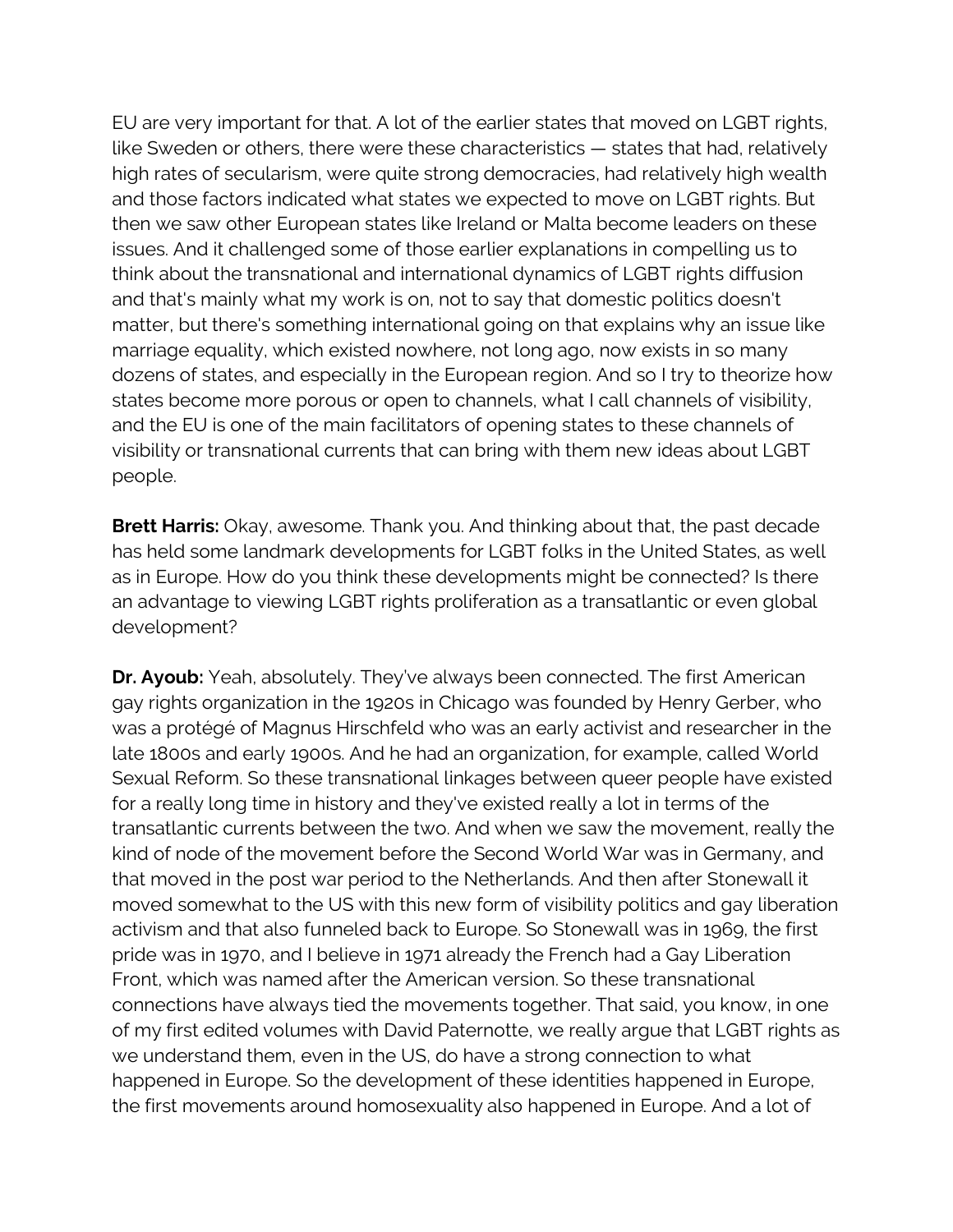the things that we consider innovations around LGBT rights were developed in European countries first, and then moved to the US. And oftentimes, they would move to US states first, since the federal government has been quite behind when it comes to LGBT rights at the federal level in the United States. So I think that understanding that transatlantic context is really important for LGBT rights, given that a lot of times we are a little bit blindsided, I think, by putting the needle on the record at Stonewall from this American perspective and saying, "American activists did LGBT rights," which is partly true. They changed how we think about LGBT rights, fundamentally, and that has also reshaped how we do LGBT rights. That said, European activists have been working on these issues for a really long time, and European states have really also lead the way in kind of innovating on these rights and they do influence each other reciprocally throughout history.

**Brett Harris:** Definitely. Thank you for sharing. And so you've mentioned earlier visibility and the visibility of norms, and so, in your opinion, is that always a good thing? Are there ever instances or contexts where increased visibility might actually mobilize a population against LGBT folks, in this transatlantic context or more broadly?

**Dr. Ayoub:** Yeah, I mean visibility is really tricky. It also takes a degree of privilege, to be visible, and for movements to make issues visible because sometimes you have to be invisible, just to survive as a movement or as a person. And I think that in that is a sentiment that visibility comes with a certain kind of risk of backlash. And I think we've definitely seen that in the European Union. Where certain states, or when movements make things visible, LGBT rights visible, that they have been met with forceful resistance. Interestingly enough, though sometimes that is preempted by governments, where certain leaders will stigmatize LGBT people in advance of the movement even and make anti-homophobia visible in terms of in order to try to get elected, etc. So it's a little bit tricky. In that sense, but what we've seen that's really helpful in the EU, is that there is kind of a normative in value context and has associated the EU to LGBT rights. That's problematic in some sense too, in that it can really be used as a way to exclude certain countries like Turkey from joining the EU because they're not "gay-friendly" enough or can stigmatize or hold certain countries as "backward" by saying that they have high degrees of homophobia. Which is really problematic, especially for queer people in those contexts. That said, the association with European LGBT rights has also been used politically in a productive way in that certain activists can say that, you know, adopting these rights is part of what it means to be a member of this community, and even though we are Italians or Poles or Latvians, we are also Europeans and part of European values enshrined in law is to also address LGBT rights. So it kind of helps with that kind of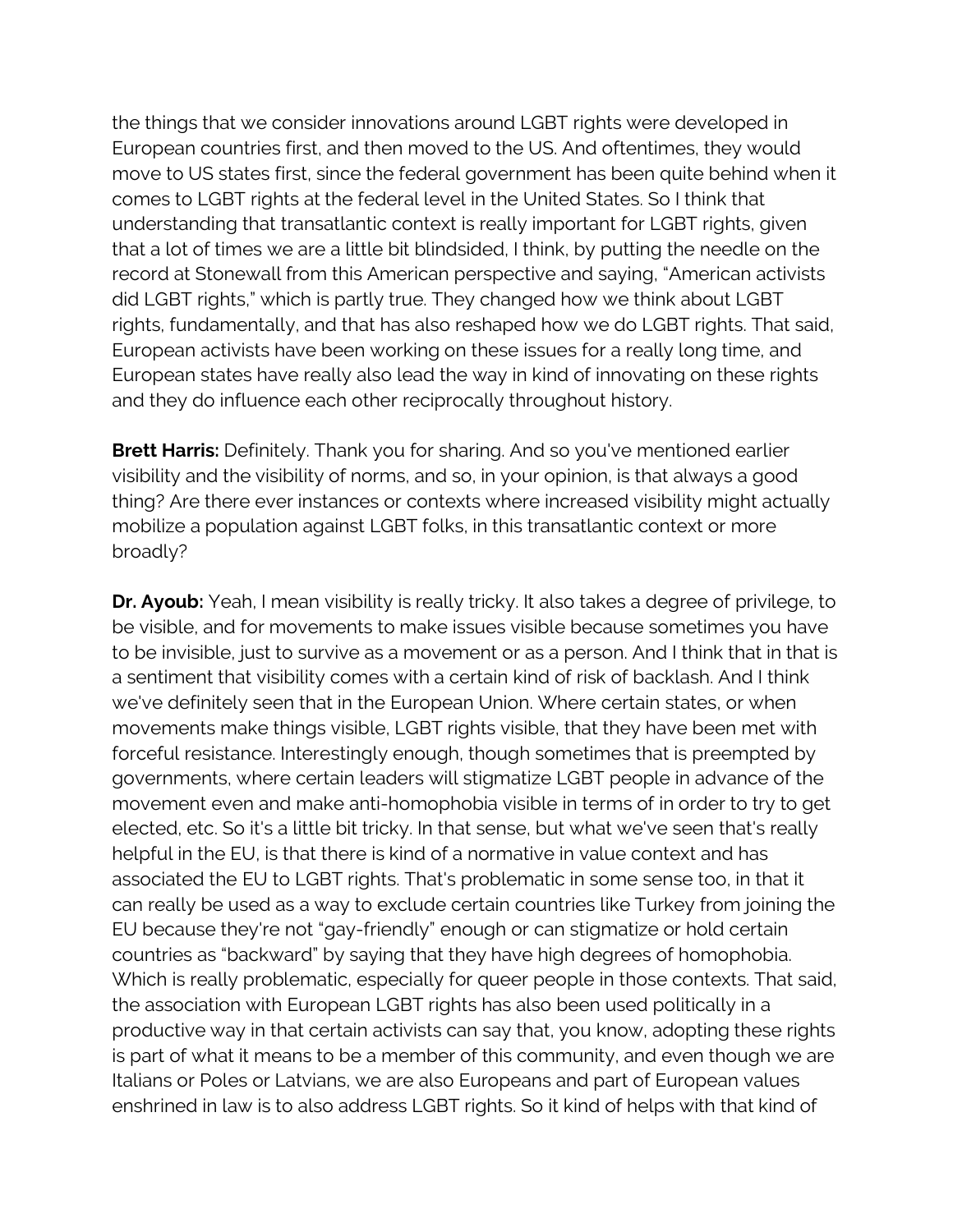in-group socialization, that is absent in some world regions where it's harder to say that, adopting these rights which are always portrayed as foreign and imposed, it's hard to, to say that they're indigenous to our states. In Europe, activists have more access to that frame in large part because the European Union takes a stand on those issues and we should also keep in mind, when we talk about visibility. I haven't really talked about the channels that are theorized in the book, which we don't have to do, but one important thing to take note is that the European Union, with Article 13 of the Amsterdam Treaty, was the first binding international law on LGBT rights which protected against discrimination in employment, on the basis of sexual orientation. So that's one of four tiers of the anti-discrimination measure that folks have protection under.

**Brett Harris:** Definitely. Really briefly as we're wrapping up, one thing that's been prominent in this idea of transatlantic ties and discourses that those ties might be weakening, given the current Trump administration and kind of other developments. What impact do you think the possible weakening of this relationship, or maybe even a resurgence of those relationship after this period of doubt — what effect do you think that could have on LGBT rights proliferation?

**Dr. Ayoub:** Yeah, that's an important question, and it's one that's a little bit hard to answer in terms of we have to see how things develop. But what I can say is that absolutely, the weakening of this relationship is detrimental to LGBT rights. I mean so much of the focus of my work has been how these kind of international collaborations across borders by activist activists and, you know, free flow of information and ideas can really benefit LGBT rights. Of course, with kind of rising populism and nationalism and kind of weakening collaboration across borders, that would be detrimental to LGBT rights for sure. Because LGBT people as small minorities in their various countries have really relied on that kind of cross-border collaboration with each other, which has been facilitated by the free flow of people across borders and a free flow of ideas, etc. So when we hear news like coming out of Hungary now or not just now, but over the last couple years, or when we see this kind of resurgence of America-first politics in the US under the Trump administration. These are formidable obstacles to LGBT rights activists. And nationalism also has been a key obstacle towards the proliferation of LGBT rights in part because it really rests on a very fixed and determined understanding of the national self, and gender and sexuality are quite fluid concepts and have always been defined as threatening to nation. And so I think that these are serious challenge. There is some evidence, though, that this kind of shared threat is recognized by LGBT people across different borders. That suggests that they themselves as activists are not abandoning this kind of international solidarity. We'll